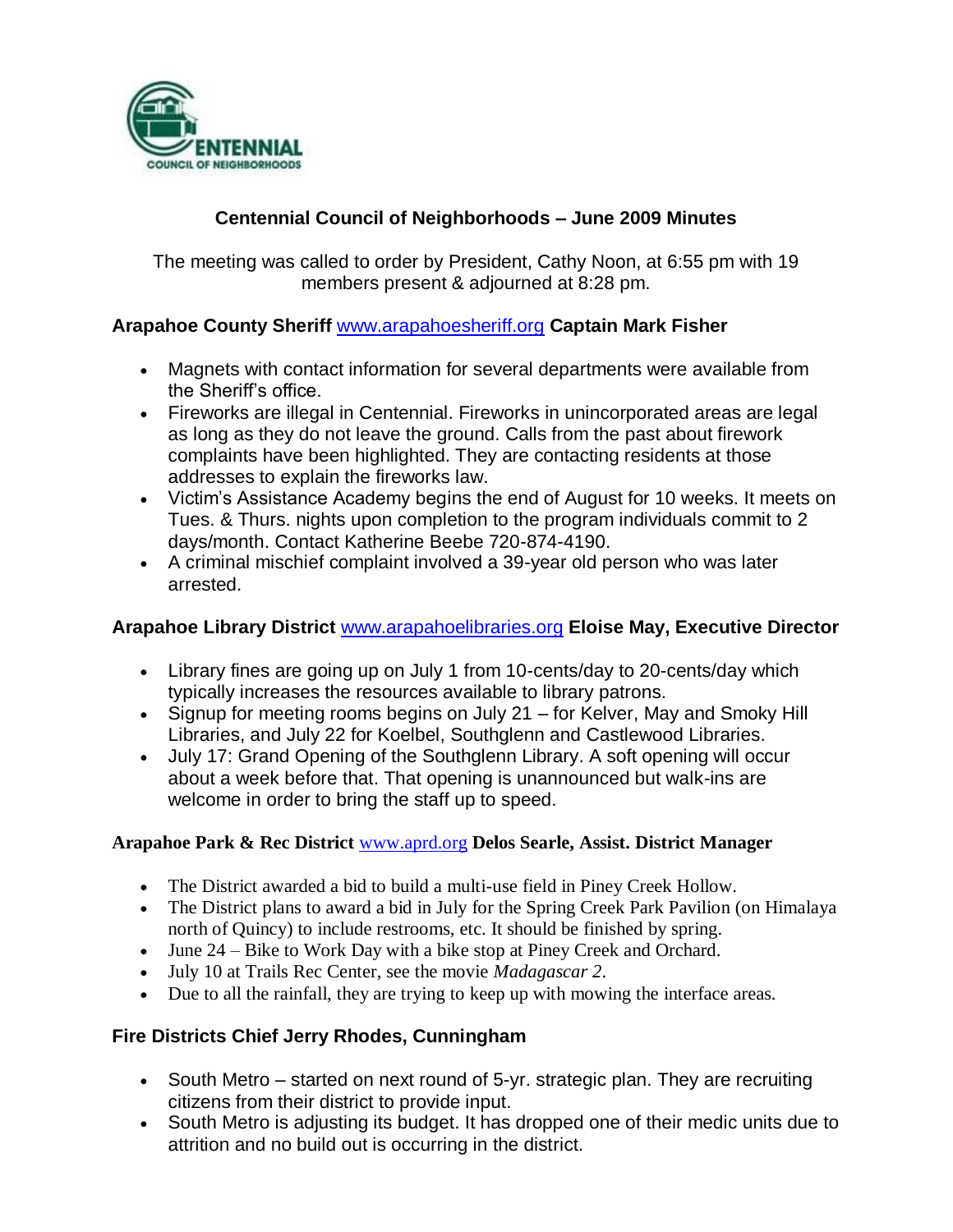- Construction of the Estancia Fire Building by South Metro has been delayed by a year. It will begin as a medic unit.
- Cunningham Fire District just completed their strategic plan process last year and does it every two years.
- The Southlands tornado began in Centennial in Copperleaf before moving on to Southlands. Several gas lines were fractured and fire personnel turned off gas at numerous locations.
- Craig Fugate, FEMA Administrator & other officials, were in town today (6/22/09) to kick off the President's initiative on 'Summer of Service'.
- [www.cfpd.org](http://www.cfpd.org/) [www.littletongov.org](http://www.littletongov.org/) [www.parkerfire.org](http://www.parkerfire.org/)  [www.southmetro.og](http://www.southmetro.og/)

# **City of Centennial** [www.centennialcolorado.com](http://www.centennialcolorado.com/) **Council Members Gardner & Weidmann**

- Centennial Trail from Goodson to Holly St. Public meeting on July 15, & July 29 both 6:30pm at Goodson Rec Center.
- District 2 meeting at Koelbel on June 24, 7:00 pm.
- July 23, District 2 at Southglenn Library for District 2.
- Sign Issue: While there is a sign code, the response has been at both extremes allow signs anywhere to no signs at all. The Land Development Code Rewrite effort will also address this issue.
- Free movie nights: July 10, *Madagascar Escape 2 Africa*, at Trails Rec Center; July 17, *Grease* at DeKoevend Park; August 8, *Kung Fu Panda* at Centennial Medical Plaza. Movies begin at dusk.
- Coyotes: Colorado Springs is looking at licensing individuals to eliminate coyotes. Candace Bott, from the city staff, is willing to come to HOA meetings to discuss the coyote situation.
- Transportation workshop at the Centennial Civic Center on June 23, 7:00 pm.

# **I-25 & Arapahoe Rd. Interchange Improvements Telecia McCline, -CDOT**

- Telecia McCline, Project Engineer, described efforts to widen Arapahoe Road at I-25. East-bound traffic will utilize one of the three on-ramp lanes and make it a thru lane. For west-bound traffic [area behind wall, a fake retaining wall, is dead space.) Wall will be removed and the extra space utilized for a westbound lane. Construction should begin by September with completion by June 2010.
- Elements of the plan:
	- $\circ$  Add 1 new through lane in each direction on Arapahoe Road under I-25
	- o Modify center median to improve left-turn from SB i-25 to east bound Arapahoe
	- o Maintain a Right-turn acceleration lane from SB I-25 to WB Arapahoe
	- $\circ$  Improve pedestrian sight distance at cross-walks
	- o Detach some sidewalks to enhance pedestrian experience
	- o Replace disturbed landscaping
- [www.dot.state.co.us/travelinfo/construction/index.htm](http://www.dot.state.co.us/travelinfo/construction/index.htm)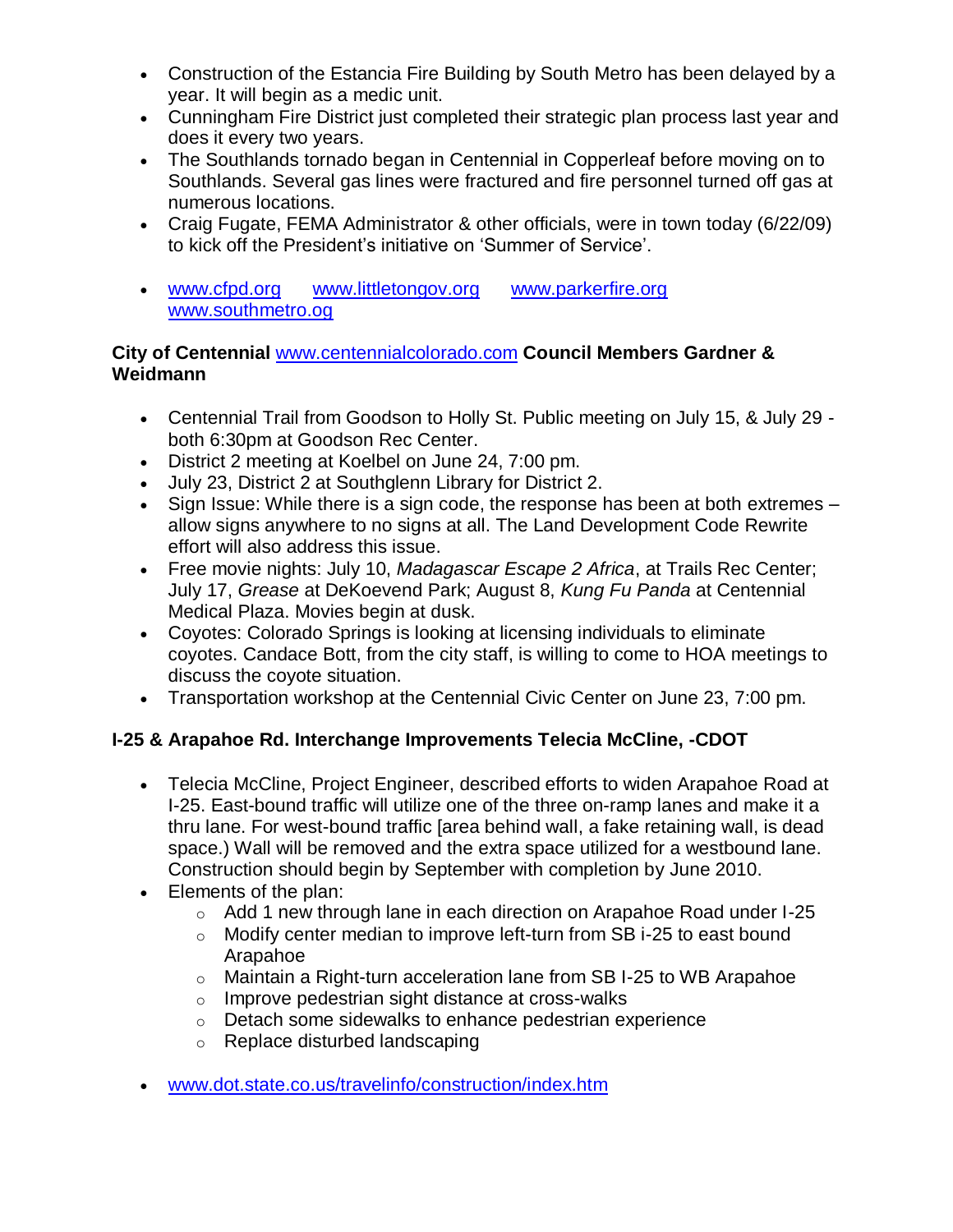## **CenCON Business**

#### **Cathy Noon, President**

• Zoning Map Update: Most neighborhoods are considered as neighborhood conservation districts. The size of a residential lot determines the grouping. Members checked the map for accuracy. Newer neighborhoods are classified as Suburban Residential. See: [www.centennialcodeupdate](http://www.centennialcodeupdate/) for information. Members reviewed the map at the end of the meeting.

## **July Field Trip Cathy Noon**

 The July Field Trip will begin at **6:00 pm** at the regular meeting location (Library Admin Bldg). Following a tour, the group will move to Southglenn and meet at Whole Foods for dinner followed by a tour of the new Southglenn Library. The Southglenn Library will stay open until 10:00 pm during the week and additional hours on the weekend. David Goldberg, Alberta Partners, will speak to CenCON that evening. Please RSVP to Gerry Cummins: [gerry.cummins@prodigy.net](mailto:gerry.cummins@prodigy.net) or 303-771-0115.

#### **Rhonda Livingston, President Pro Tem:**

Ms. Livingston brought several flyers about various events.

#### **Andrea Suhaka, 1st Vice President**

 Ms. Suhaka is tracking down missing information from those HOA's who are members of CenCON.

#### **Minutes Gerry Cummins, Secretary**

 Don Doerr moved to approve the May 2009 minutes. Andrea Suhaka seconded the motion. Motion carried.

#### **Treasurer's Report Don Strickland, Treasurer**

| <b>Checking</b><br><b>Previous Balance:</b> | \$1355.65 | <b>Savings</b><br>Previous Balance: | \$2488.26 |
|---------------------------------------------|-----------|-------------------------------------|-----------|
| Income:                                     |           | 210.00 Income (Interest):           | 0.00      |
| Expenses:                                   | 0.00.     |                                     |           |
| <b>Closing Balance:</b>                     |           | \$1565.65 Closing Balance:          | \$2488.26 |